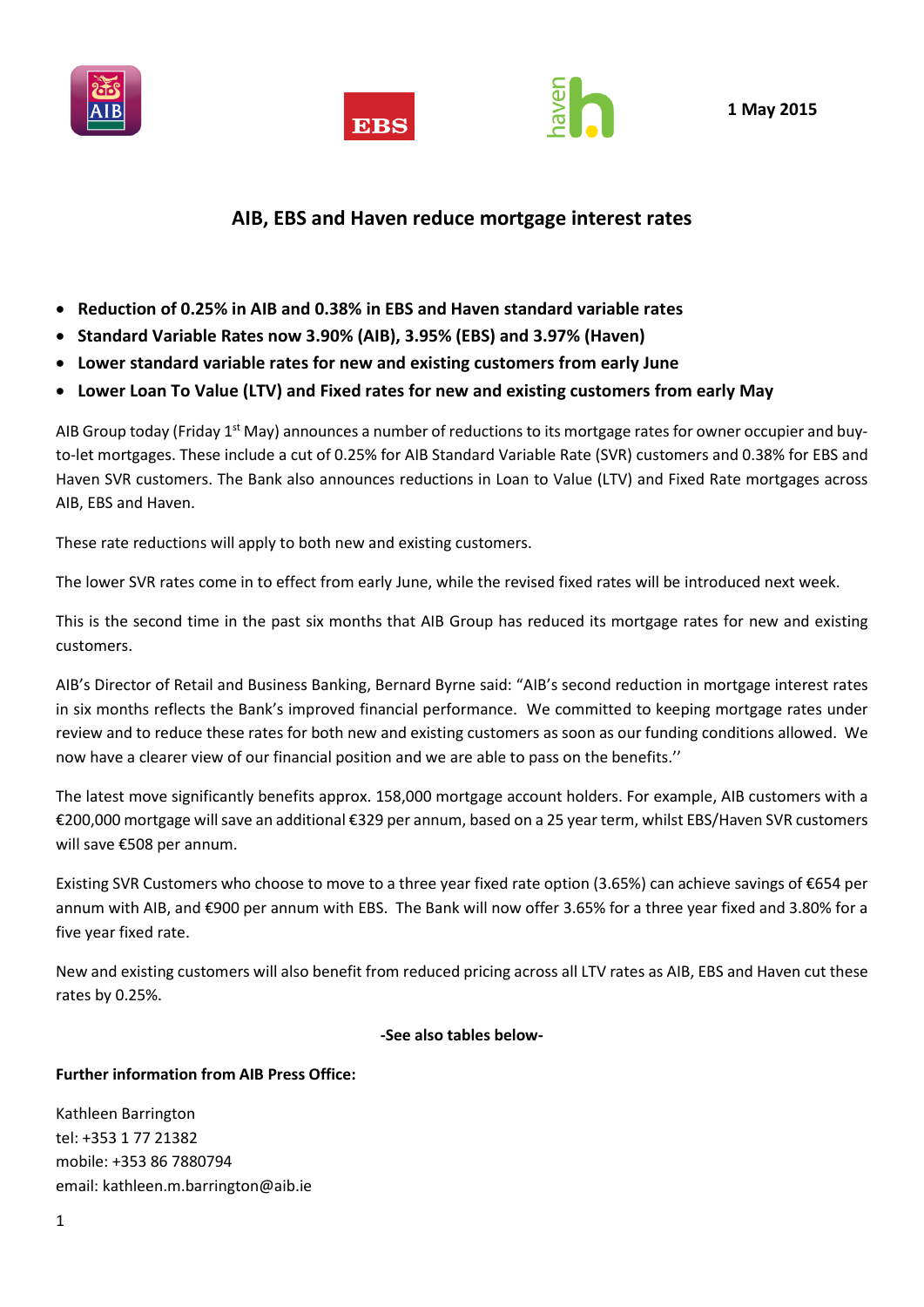#### **Notes to Editors:**

- 1. Revised variable rates come in to effect from early June 2015 for new and existing customers with fixed rates to come into effect early May 2015.
- 2. Existing fixed-rate customers will not be impacted until their current fixed-rate term expires. However, they will have the option to fix again as soon as their current term expires and will be in a position to avail of the new fixed rates at that point.
- 3. This reduction is not linked to the European Central Bank base interest rate and will therefore not apply to tracker mortgage holders.
- 4. Individual SVR Customers will be advised of the changes in writing.
- 5. The changes announced apply to the Republic of Ireland only (AIB, EBS and Haven)
- 6. EBS and Haven form part of AIB Group.

| <b>Customer impact of AIB SVR reduction per 100K mortgage</b> |         |         |         |         |  |  |  |
|---------------------------------------------------------------|---------|---------|---------|---------|--|--|--|
|                                                               | 20 yrs. | 25 yrs. | 30 yrs. | 35 yrs. |  |  |  |
| <b>Monthly Difference</b>                                     | €13.10  | €13.72  | €14.32  | €14.90  |  |  |  |
| (Monthly repayments sum over term of the mortgage)            |         |         |         |         |  |  |  |

| Customer impact of EBS / Haven SVR reduction per 100K mortgage |         |         |         |         |  |  |  |
|----------------------------------------------------------------|---------|---------|---------|---------|--|--|--|
|                                                                | 20 yrs. | 25 yrs. | 30 yrs. | 35 yrs. |  |  |  |
| <b>Monthly Difference</b>                                      | €20.16  | €21.15  | €22.10  | €23.00  |  |  |  |
| (Monthly repayments sum over term of the mortgage)             |         |         |         |         |  |  |  |